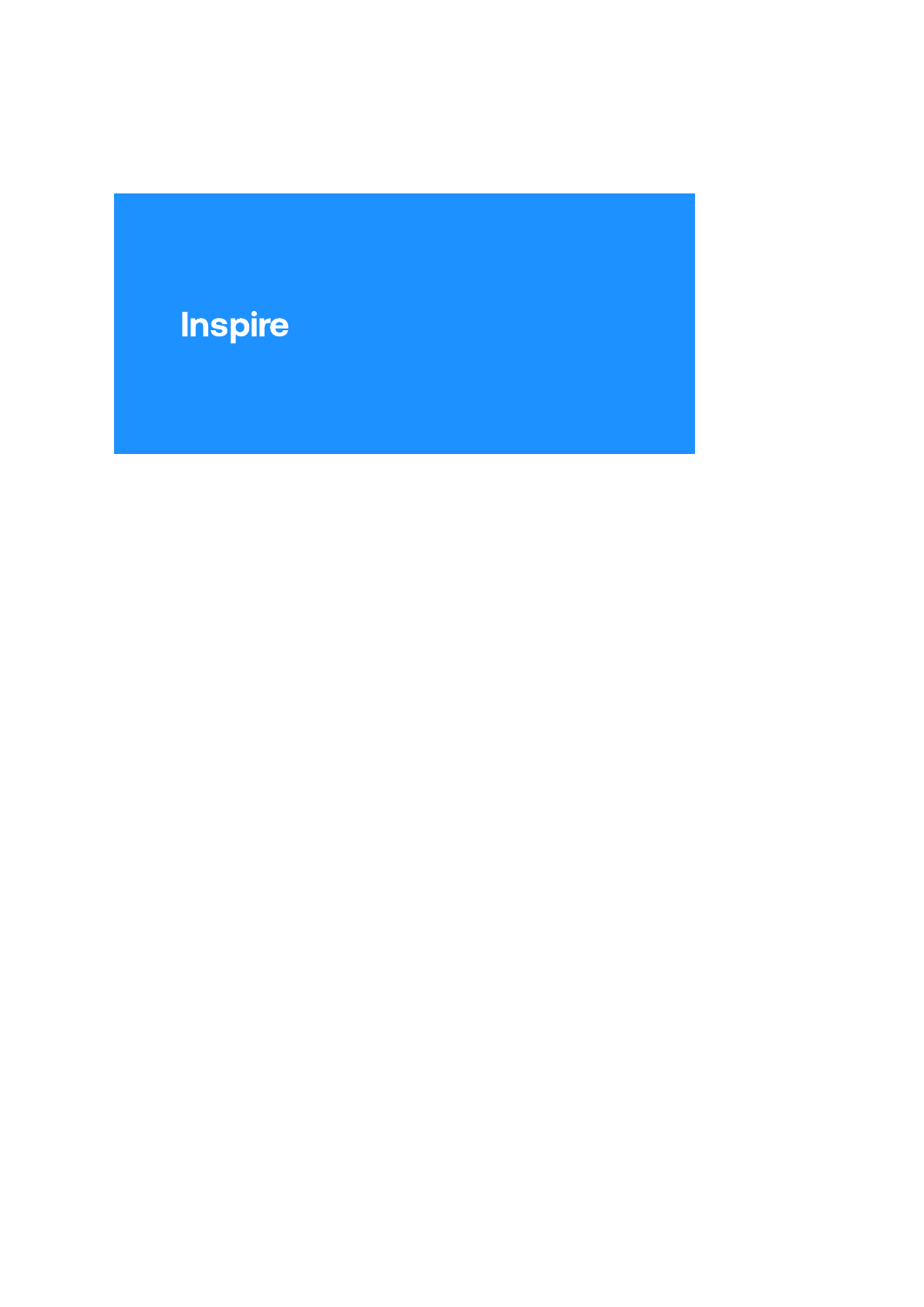## Anchor institutions

An anchor institution is a large organisation that supports the health and wellbeing of its local population through, for example, good employment opportunities and inclusive recruitment practices.

NHS organisations are anchor institutions and can play an important role in the economic recovery from the COVID-19 pandemic. Recently, 6 NHS [organisations](https://www.health.org.uk/news-and-comment/news/six-nhs-anchor-institutions-awarded-funding-to-progress-and-test-anchor-practice-and-generate-new-learning) were awarded funding to implement and test projects that aim to embed anchor practices and tackle health inequalities in their local areas.

Throughout this toolkit we refer to anchor institutions, and implementing the good practice contained here will help your organisation further establish itself in this role.

Suggested further reading on the subject includes The [King's](https://www.kingsfund.org.uk/publications/anchor-institutions-and-peoples-health) Fund and The Health [Foundation.](https://www.health.org.uk/publications/reports/building-healthier-communities-role-of-nhs-as-anchor-institution)

Your staffing pipeline includes trainees, new graduates, those returning to practice and overseas candidates. Reducing net migration continues to be high on the government's agenda and as the country continues to feel the effects of the COVID-19 pandemic, it is important that organisations strengthen local strategies to enhance domestic supply routes and continue to be an employer of choice. A focus on widening participation and tapping into programmes such as Step into [health](https://www.nhsemployers.org/stepintohealth) will help you become an anchor institution within your communities.

Your existing organisational workforce data will help to show what is happening, for example high turnover, and identify areas for improvement. This then needs to be considered and understood both at an organisational and team level to help inform future improvement activities.

## **Evaluation**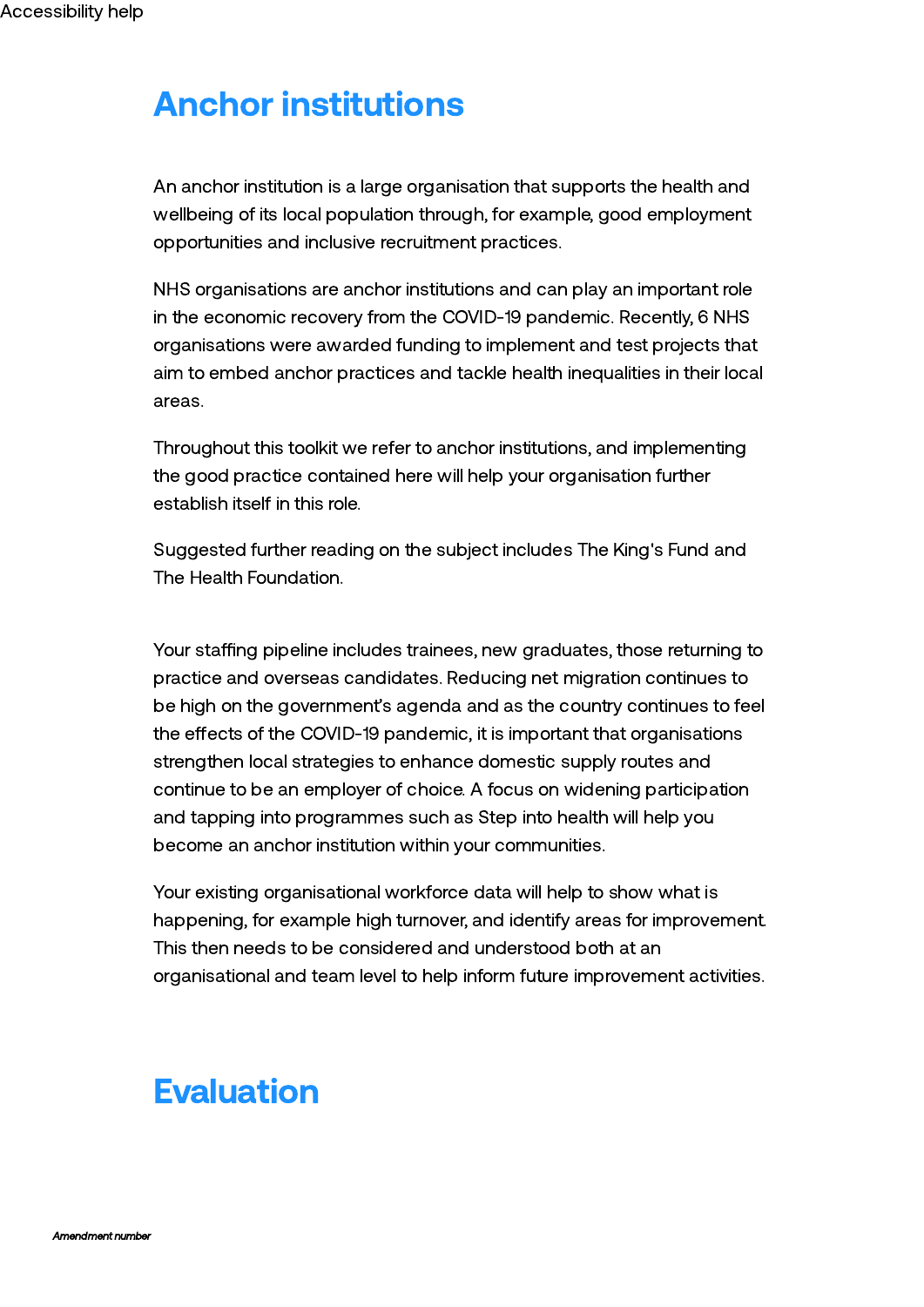Continual improvement of any practice requires ongoing evaluation and it is worthwhile building this into your recruitment activity from the beginning, considering what elements you want to regularly measure and how this can help improve your future activity.

#### Questions to consider:

Do you understand your trust vacancy rate data?

Do you have opportunities to plan across your local health system to understand and manage risk?

What's your organisational workforce plan for the next few years and beyond?

# Labour market trends and competition

While helpful to look at national workforce trends, it is important you understand your own local workforce profile and patterns, and how this can impact recruitment.

In a competitive market, you should also consider the unique selling points your organisation has over other sectors, such as staff rights to request flexible working from day one of their employment. [Understanding](https://www.nhsemployers.org/news/new-contractual-flexible-working-provisions) why candidates are choosing to work in other sectors will also help your organisation adapt in a competitive market.

The NHS is often the largest employer in a local community. Does all of your community see you as an employer for them?

The most recent Labour market [overview](https://www.ons.gov.uk/employmentandlabourmarket/peopleinwork/employmentandemployeetypes/bulletins/uklabourmarket/february2022#:~:text=Our%20most%20timely%20estimate%20of,0.1%20percentage%20points%20to%2021.2%25.) report shows that an increase in part-time workers is driving the employment rate over the most recent